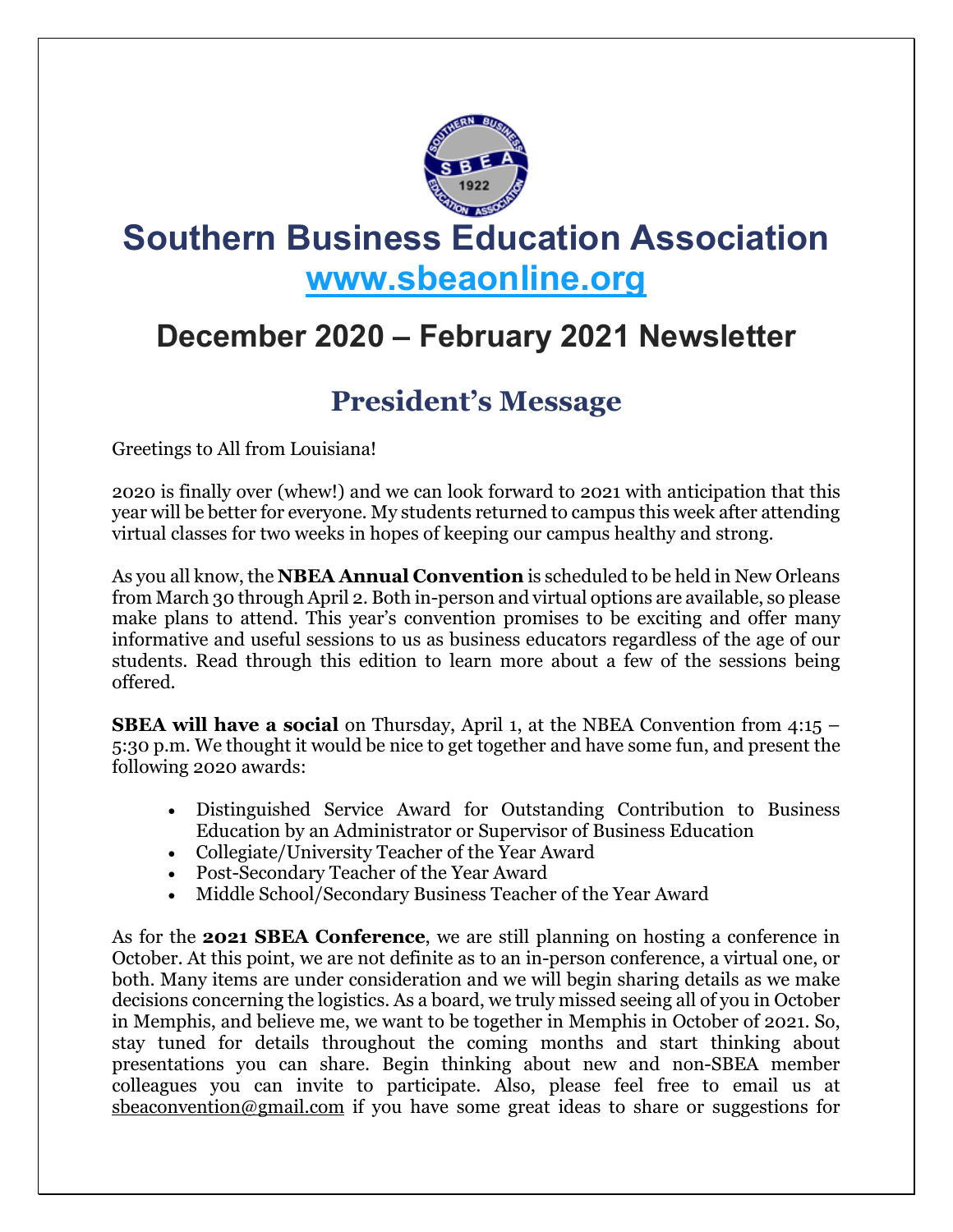presentation topics concerning the 2021 conference. We want to give our membership what they want! Remember to check the SBEA website periodically as we will post updates for you there.

**Valentine's Day** is right around the corner, so I hope each of you get to enjoy lots of chocolate and other sweet things!

Stay safe and healthy, and I hope to see you all soon whether it be in person or in cyber space!

Until next time, Marie Coleman, Ph.D., President, SBEA

# **Open Position on the SBEA Board**

The position of Vice President is vacant on the SBEA Board. If you believe you would enjoy serving in this position, please send an email of interest, along with a copy of your current resumé, to [sbeaconvention@gmail.com.](mailto:sbeaconvention@gmail.com)

# **Highlighted Sessions at NBEA**



**212° Leadership Training,** *Joe McClary* – What is the difference between exceptional associations and those that seem to stay in one place? As with water, one degree can make all the difference. At 211 degrees, water remains liquid. By increasing the water temperature, just one degree causes water to boil and produce steam that can provide power to millions. 212 Degree Leadership Training is designed to provide business education association leaders with the knowledge to turn the temperature up at their association to release untapped potential.

**Teacher Hacks: Excelling at Excel 2019,** *Chadwick Springer & Carrie Leffler* – This session will explore the latest additions to Microsoft Excel 2019. This will include an overview of additions to Excel, how the latest tools can be beneficial to teachers and students, as well as a deep dive into new functions and charts. This session will be interactive as the presenters work through various functions and provide tips and tricks for increasing student understanding of Microsoft Excel.

**Offline Coding and Cybersecurity Activities: The Sequel,** *Karen Arlien & Lynette Borjeson Painter* – We have shared offline coding and basic cybersecurity activities at previous NBEA conferences, and you asked for more! This session will cover several detailed, hands-on, offline lesson plans for your students. Remember, not all coders will be computer programmers, and tomorrow's jobs demand coding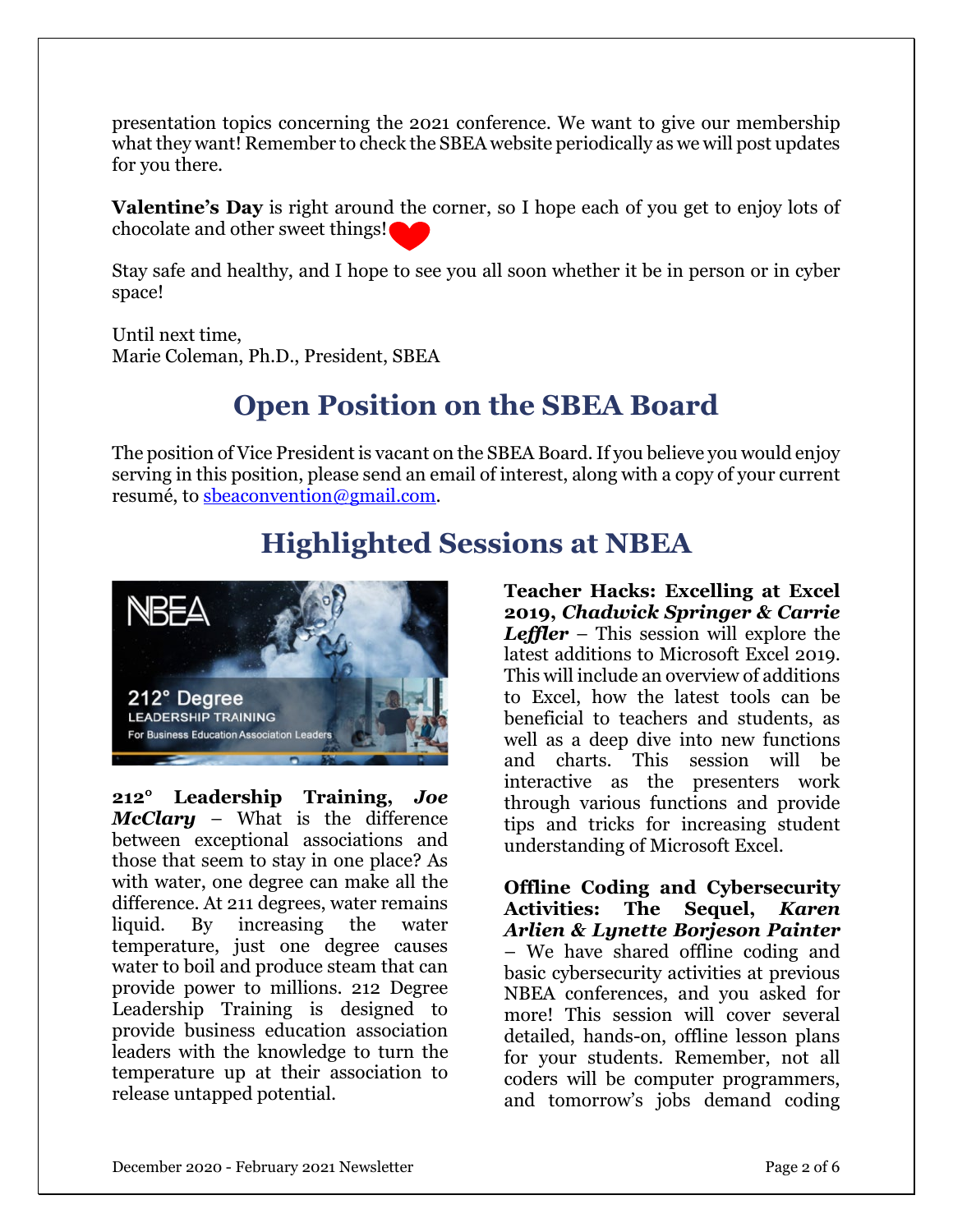skills! Even now, every employee is responsible for cybersecurity tactics within the workplace. Help your students

prepare for tomorrow's workforce with offline activities you can complete in most classrooms.

### **SBEA 2020 Social and Awards Presentation**



Thursday, April 1, 2021 4:15 pm-5:30 pm New Orleans Marriott [New Orleans, LA](http://maps.google.com/?q=New%20Orleans%2C%20LA)

### **Resources for Your Classroom**

- **[Bankrate](https://www.bankrate.com/)**
- **[EdSurge](https://www.edsurge.com/news)**
- **[Thunkable](https://thunkable.com/#/)**

# **Featured State – Virginia**

**Virginia Business Education [Association](https://sites.google.com/view/vbea/home)**

Due to the Covid pandemic, Virginia Business Education Association ("VBEA") cancelled its 2020 conference and opted for a summer line-up of collaborative online sessions by a variety of presenters. The VBEA Collaboration Series was launched via our Facebook Group. All sessions were recorded and made available to teachers across the Commonwealth. The recordings and materials are still available to anyone who is interested. The feedback we received was that these sessions were helpful and appreciated, and that teachers are looking forward to future sessions. Stayed tuned for more! We have also seen educators helping each other and posting some wonderful resources in our Facebook Group - VBEA Shared Resource.

The group continues to offer support and collaborative sharing as Virginia teachers navigate the changing educational mandates and delivery methods. Due to the continuing pandemic and restrictions on travel, the VBEA Board made the decision to deliver its 2021 conference virtually as well. Having taken steps now to move to a virtual event, the Board is hard at work planning creative ways to deliver sessions during the planned conference time as well as teacher certification training, vendor talks, and teacher development, mentoring and recognition. As always, we seek dynamic speakers to participate in our annual conference, and a benefit of virtual delivery is the reduction in travel cost for presenters. We welcome interested SBEA members to submit a proposal to participate in the VBEA 2021 conference! Please contact Charisse Woodward, VBEA President, at woodwarc@fcpsk12.net or Mary Ellen Yeatts, VBEA President Elect, at yeatts.mary@nottowayschools.org for more information and a presenter application.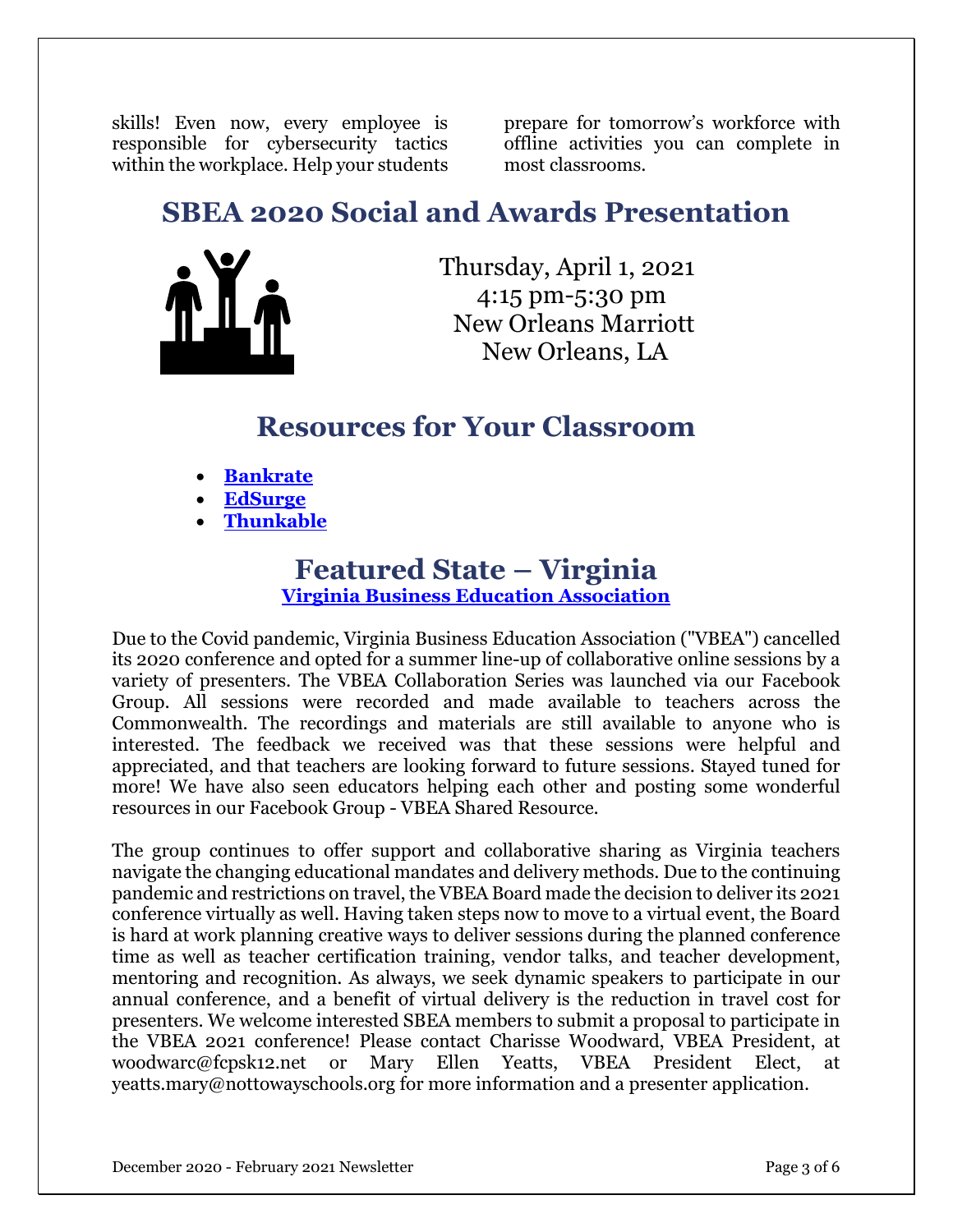#### **Congratulations to the 2020 VBEA Award recipients!**

- The VBEA Carl E. Jorgenson and Woodie L. Tucker Scholarship **Maiya Woodward,** a senior at East Carolina University
- VBEA Outstanding New Business Teacher **Nick Western** from Thomas Edison High School in Fairfax County Public Schools
- VBEA Al Roane Middle School Business and Information Technology Teacher of the Year – **Katrina Kish**, Central Academy Middle School, Botetourt County Public Schools
- VBEA Walter Shell Business Teacher of the Year **Michael Onda**, Loudown Country Public Schools
- VBEA Distinguished Service Award **Mike Mills**

Each award recipient was presented with a plaque and yard sign. Congratulations!

## **2021 State Conferences**

- **Louisiana Association of Business Educators** LABE Digital Expo March 11 - <http://laabe.weebly.com/>
- **Florida Business Technology Education Association** FBTEA Pre-Conference (in conjunction with  $FACTE$ ) – July 18 – 21, Renaissance Orlando at Sea World Hotel - <http://www.fbtea.org/>

Please email dates and locations of your 2021 state conference to [sbeaconvention@gmail.com](mailto:sbeaconvention@gmail.com) so we can include it in the next newsletter.

#### **Featured State – Alabama Alabama Business Education [Association](https://www.albusinessed.org/)**

ABEA hosted their state conference January  $25 - 28$ in the afternoons only this year. Attendance was good and everyone seemed to enjoy the following presenters. They closed out the conference with their annual business meeting.

Dr. Polly Dunn, a licensed psychologist, provided tips and strategies to help teachers deal with the extra stress from the pandemic. David Knight from Knight Eady shared his expertise on entrepreneurship and the sports marketing field.





On Wednesday afternoon, four presenters shared their "lightning talk" – Kristy Owens, Campus Instructional Coach at Cypress Fairbanks High School in Texas, presented on TeacherMade. Mandy Harrelson of Auburn University presented on College and Career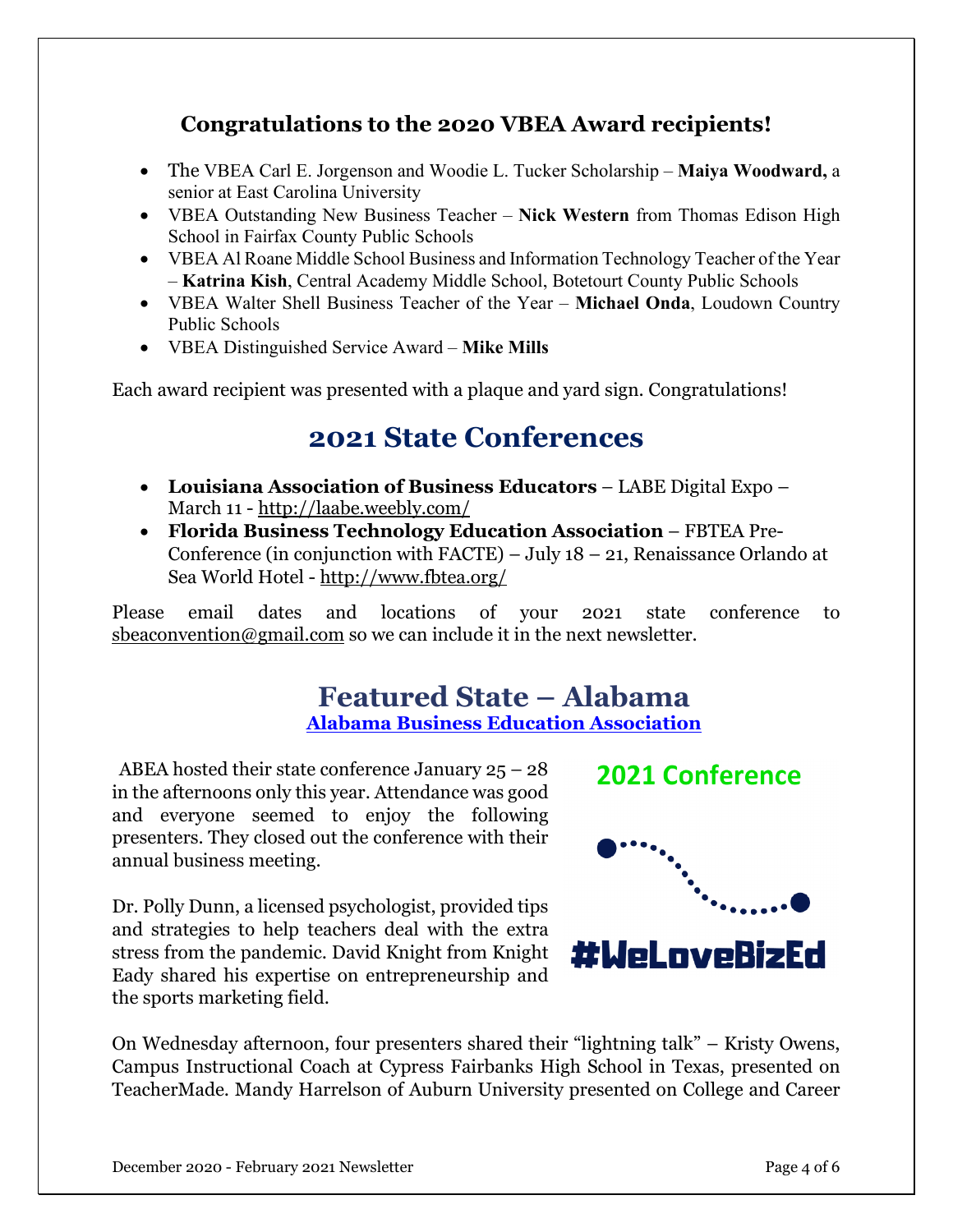

Readiness, Pam Hickman from Vestavia Hills High School gave a computer science presentation, and Dr. Chadwick Springer of Auburn University presented on Excel 2019 and Certiport At-Home Certification Testing.

## **More Highlighted Sessions at NBEA**

**Google Bootcamp,** *Bonnie Chelette* 

*–* In this intensive session, we will explore the tools and knowledge needed to become a Google Level 1 Certified Educator. This is more than just a certification… it is a vehicle for pedagogical transformation! Segments will include Google Classroom, Drive, Docs, Slides, Sheets, Forms, Calendar and more. By the end of this intensive google training, attendees will be able to: online tools in meaningful ways in the context of education. Engage more with your students through technology. FREE! Google Educator Level 1 exam voucher with registration. Participants will leave this training with knowledge and resources to succeed on the Google Certified Educator Level 1 exam and will receive a voucher to take the online exam upon completion of the training!

**Practicing with Professionals,**  *Lauren Miller & Morgan Jones* – How do you make the concept of professionalism relevant to students who are just starting to think about what their career journey will be? How do you teach your students to market themselves in a way that will show their best qualities and help them land their dream job? Cover letters, resume writing, thank you notes, and interview skills can easily become just homework assignments to get done in a hurry and turn in for grade

if there is not something that makes doing them worthwhile. What better way to demonstrate the importance of these skills than by giving students the opportunity to practice them with true business professionals? This workshop provides teachers with the resources they need to implement a career unit that prepares students to apply for and land their dream job. It also provides teachers with strategies on how to culminate the unit with actual interviews given by people from local businesses. Students will gain confidence, receive beneficial feedback, and increase their understanding of how to showcase their skills and experiences in the safe space of the classroom.

**What does the "A" in T-E-A-M stand for? ---- ANALYTICS,** *Karen Drage* – Integrating data analytics into business courses in 2021 is a "must have" not a "nice to have." The sports industry uses analytics to improve player performance, increase ticket sales, and prevent injury as well as many more enhancements. In addition, sports analysts are currently in high demand as many teams are developing entire departments just to analyze statistics to become the best program in the league. The role of analytics in sports has never been more important than during the COVID pandemic when college recruiting and elite sports camps are limited. Promoting